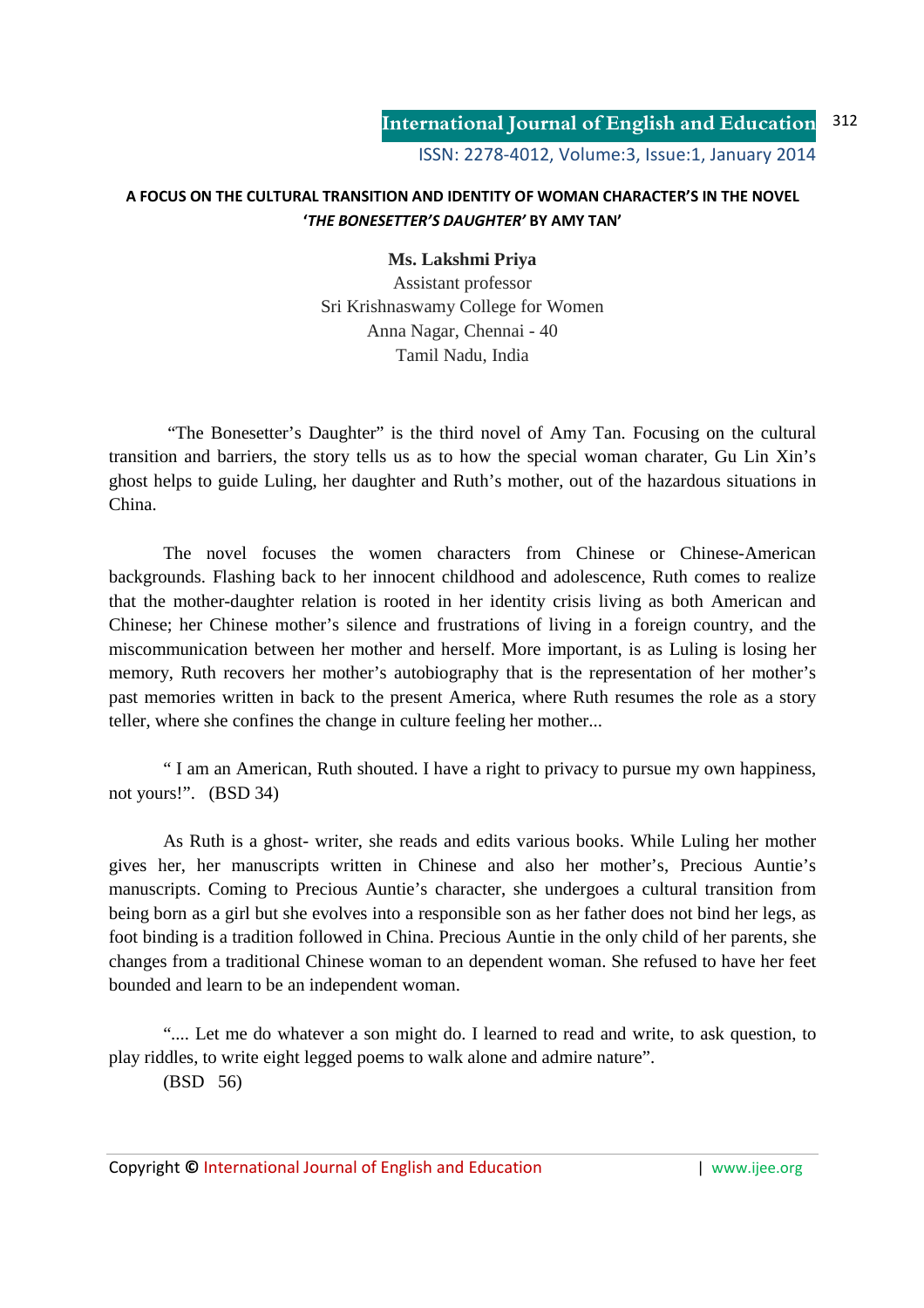## **International Journal of English and Education** ISSN: 2278-4012, Volume:3, Issue:1, January 2014 313

Here precious Auntie explains as to how her father changed himself when it came to be his daughter, because he had seen woman's pain, struggle and sufferings; he doesn't want his daughter to undergo the same that is the reason that he doesn't bind her legs. Women in China were not much educated, they were treated inferior. But in the case of precious Auntie, there is a cultural transition when her father, the Bone setter's attitude changes, that makes precious Auntie to learn to read and write. Coming to Luling, she explains that learning and writing Chinese characters is a different feeling to her that changes her completely to a Chinese though she is now living in America.

She also explains that it is difficult. Writing Chinese makes her think differently, feel differently, Luling was really different she was writing and painting, she was very patient, organized and more decision. Luling also asks Ruth, whether she would feel the presence of Precious Auntie guiding her hand, Luling wants to know what was Ruth's experience about Precious Auntie.

"Forgive me that she speaks only English. It must be hard for you to communicate through her this way. But now I know that she can hear me". (BSD 109)

After speaking with Precious Auntie Luling asks her to forgive her daughter as she was born and brought up in American culture. It will be difficult for Precious Auntie to communicate with her. Luling also reveals to Ruth that her life had become sad due to which she tends to forget things as prescribed by doctor;

"She thinks come to America everything so easy". (BSD 120)

Luling explains about the Chinese culture as to how hard it is working in China, and how lazy the Americans and American culture is.

"She has no one to talk to in Chinese of course her mind is little rusted. If you stop speaking, no oil for the squeaky wheel". (BSD 132)

Luling goes to a doctor with Ruth for check up for her illness. Doctor advises to keep Luling always occupied with the work someone had to speak to her to make her lonely life into a better life. Luling talks about precious Auntie as to how culturally she is turning at the end of the world. Luling predicts that Precious Auntie was apparently saying that about a bone doctor and she would be happy for Ruth to know about it.

"Why I have daughter like you" why I live? why I don't die long time ago? Luling was huffing and shouting". (BSD 140)